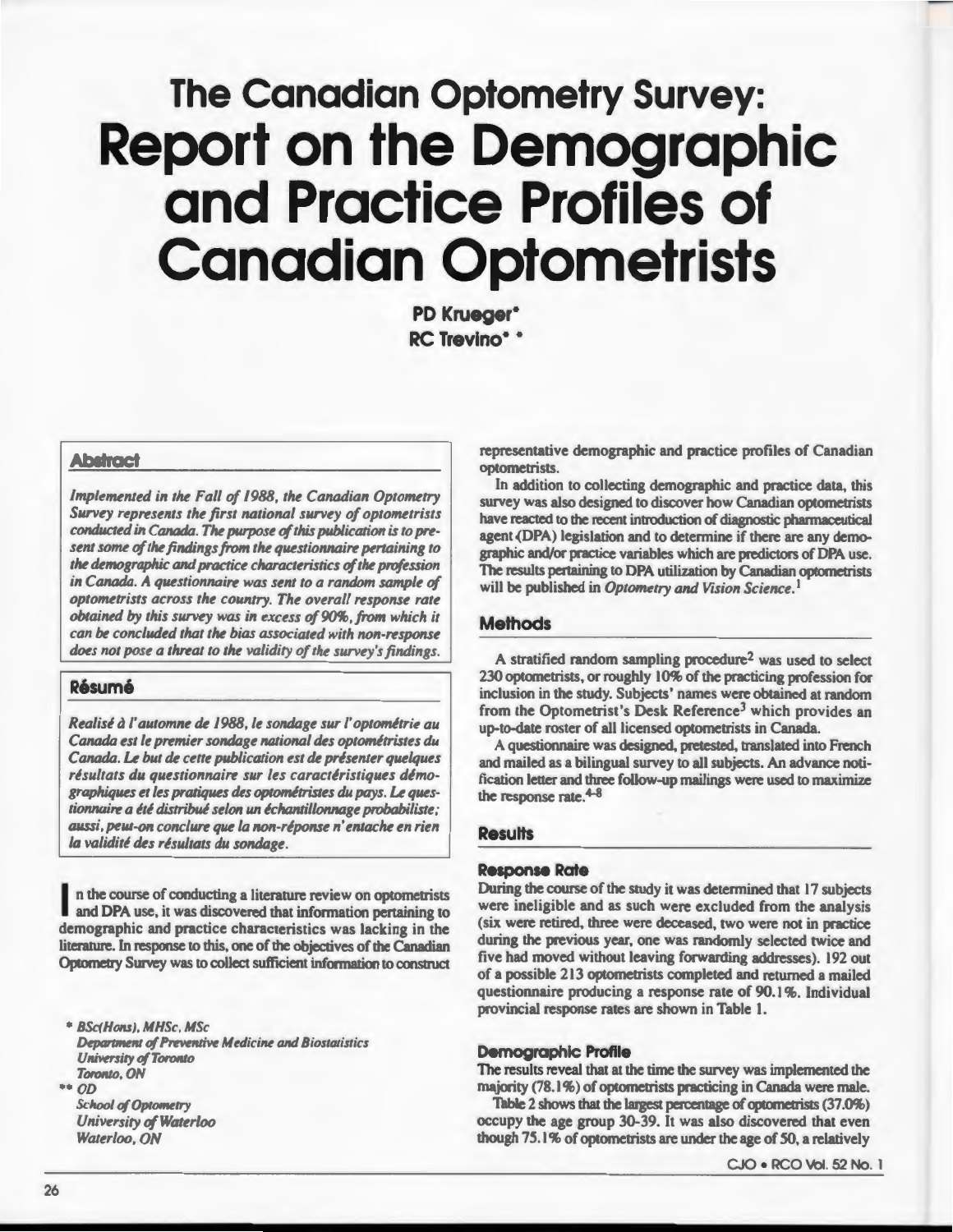| <b>TABLE 1</b><br><b>Provincial Response Rates</b> |        |                             |
|----------------------------------------------------|--------|-----------------------------|
| <b>Province</b>                                    | Sample | Response<br><b>Rate (%)</b> |
| Alberta                                            | 17     | 82.4                        |
| <b>British Columbia</b>                            | 17     | 88.2                        |
| <b>Manitoba</b>                                    | 9      | 88.9                        |
| <b>New Brunswick</b>                               | 10     | 100.0                       |
| Newfoundland                                       | 9      | 100.0                       |
| <b>Nova Scotia</b>                                 | 9      | 100.0                       |
| Ontario                                            | 60     | 93.3                        |
| <b>Prince Edward Island</b>                        |        | 85.7                        |
| <b>Quebec</b>                                      | 66     | 84.8                        |
| Saskatchewan                                       | g      | 100.0                       |

| <b>TABLE 2</b><br><b>Age Distribution of Optometrists in Canada</b> |                               |             |
|---------------------------------------------------------------------|-------------------------------|-------------|
| <b>Age</b>                                                          | <b>Number of Optometrists</b> | Percent (%) |
| $20 - 29$                                                           | 34                            | 18.0        |
| $30 - 39$                                                           | 70                            | 37.0        |
| $40 - 49$                                                           | 38                            | 20.1        |
| $50 - 59$                                                           | 17                            | 9.0         |
| $60 - 69$                                                           | 26                            | 13.8        |
| 70 or more                                                          | Δ                             | 2.1         |

large number (15.9%) continue to practice into and beyond their sixties. This trend can also be observed in Table 3 which shows the number of years in practice. Nearly 60% of optometrists have been in practice for less than 15 years while 18.7% have been practicing for more than 30 years.

Just over 11% of optometrists reported graduating from optometry schools outside of Canada. Of the remaining 88.9%, 41.3% reported graduating from the University of Waterloo, 32.3% from the University of Montreal and the remaining 15.3% reported obtaining their optometry school training from the College of Optometry of Ontario. It was discovered that the majority of optometrists have little post-secondary education other than their optometry school training. Less than one-third reported

| <b>TABLE 3</b><br><b>Number of Years in Practice</b> |                                  |             |  |
|------------------------------------------------------|----------------------------------|-------------|--|
| <b>Years Practiced</b>                               | Number of<br><b>Optometrists</b> | Percent (%) |  |
| Less than 1 year                                     | 2                                | 1.1         |  |
| $1 - 4$                                              | 36                               | 19.2        |  |
| $5 - 9$                                              | 39                               | 20.7        |  |
| $10 - 14$                                            | 35                               | 18.6        |  |
| $15 - 19$                                            | 16                               | 8.5         |  |
| $20 - 24$                                            | 14                               | 7.5         |  |
| $25 - 29$                                            | 11                               | 5.9         |  |
| $30 - 34$                                            | 9                                | 4.8         |  |
| $35 - 39$                                            | 14                               | 7.5         |  |
| 40 or more                                           | 12                               | 6.4         |  |

CJO • RCO Vol. 52 No. 1

### **TABLE 4 Highest Level of Post-Secondary Education Other Than Optometry Degree**

| <b>Level of Education</b>      | <b>Number</b> | (%   |
|--------------------------------|---------------|------|
| No other post-secondary        |               |      |
| <b>studies</b>                 | 76            | 42.0 |
| Some post-secondary            |               |      |
| education                      | 44            | 24.3 |
| Completion of an undergraduate |               |      |
| program                        | 49            | 27.1 |
| Some graduate degree work      |               | 2.2  |
| Completion of a graduate       |               |      |
| degree program                 | 8             |      |

having an undergraduate or graduate level degree (Table 4). This finding however, is likely dependent on the year in which training was completed.

# **Practice Profile**

When asked to classify their occupation in terms of clinical practitioner, research, education or other, 99.0% of subjects classified themselves as clinical practitioners. The majority of optometrists reported working either in solo practice (45.3%) or group practice (50.5%). The remaining 4.2% described their type of practice as either being a multidisciplinary group practice or some other type of practice. Table 5 shows that optometrists locate their practices in all sizes of cities and towns across Canada with nearly 44% reporting their practices in communities of less than 50,000 population. Most optometrists (67.9%) reported a travel time of less than thirty minutes to the nearest ophthalmologist. The remaining 32.1% reported a travel time in excess of thirty minutes, suggesting that a substantial number of optometrists set up practice in areas removed from those where ophthalmologists practice.

| <b>TABLE 5</b><br><b>Approximate Population in Which</b><br><b>Practice was Located</b> |                                  |             |  |
|-----------------------------------------------------------------------------------------|----------------------------------|-------------|--|
| <b>Years Practiced</b>                                                                  | Number of<br><b>Optometrists</b> | Percent (%) |  |
| Less than 5,000                                                                         | 11                               | 5.8         |  |
| $5,000 - 9,999$                                                                         | 19                               | 10.0        |  |
| 10,000 - 49,999                                                                         | 53                               | 27.9        |  |
| 50,000 - 99,999                                                                         | 30                               | 15.8        |  |
| 100,000 - 199,999                                                                       | 18                               | 9.4         |  |
| 200,000 - 499,999                                                                       | 14                               | 7.4         |  |
| 500,000 or more                                                                         | 45                               | 23.7        |  |

The majority of optometrists (58.6%) reported practicing from 41 to 48 weeks per year, with an additional 28.8% working more than 48 weeks. The average number of hours worked per week (Table 6) was found to be more variable than the number of weeks worked per year. Table 7 shows that the majority of optometrist (79.7%) schedule between 30 and 89 patient visits per week. On closer analysis of the data, it was found that as optometrists get older, there is a trend towards working fewer hours per week. Optometrists aged 50 and over also tend to see fewer patients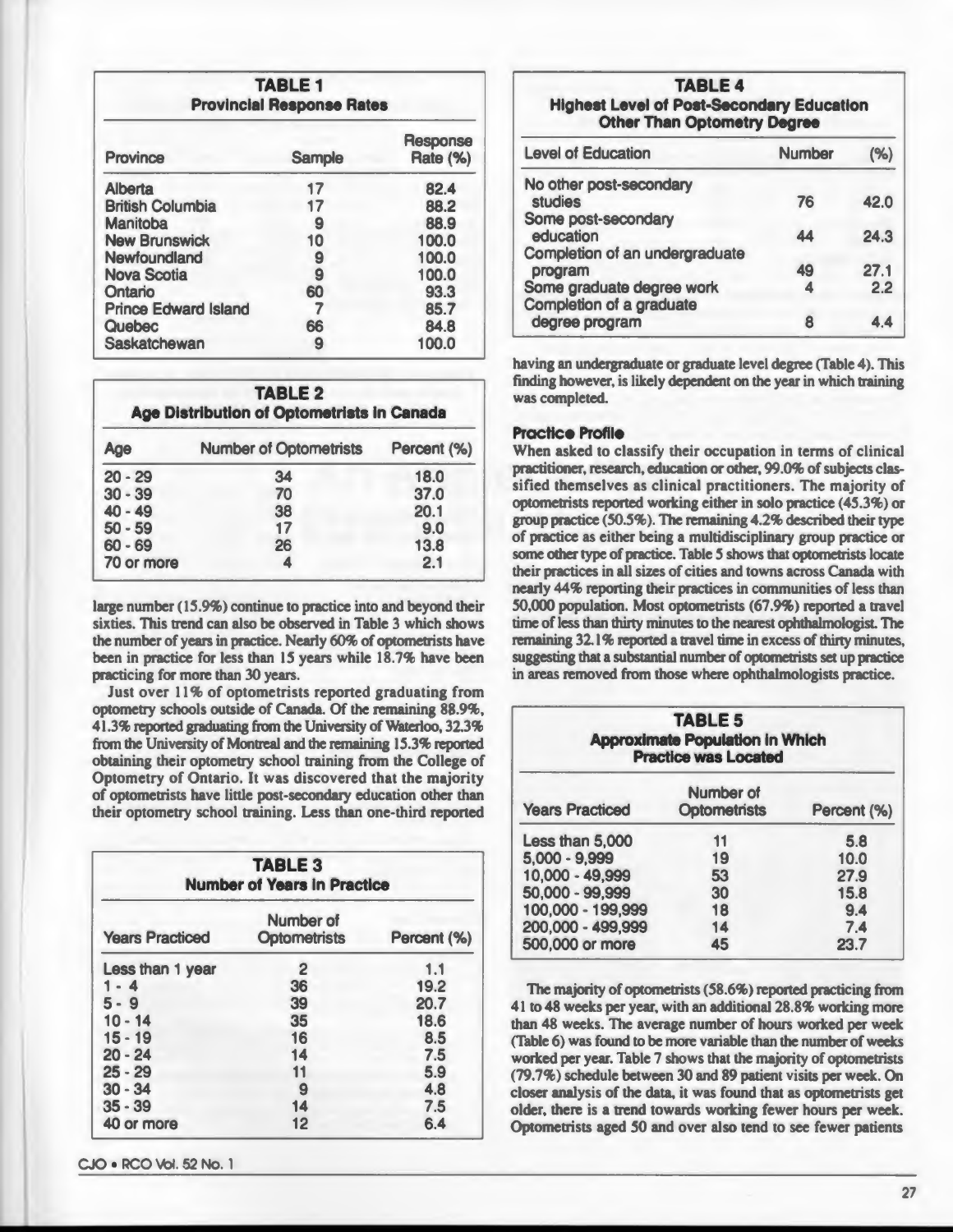| <b>TABLE 6</b><br><b>Average Number of Hours</b><br><b>Spent Examining Patients Per Week</b> |                               |             |
|----------------------------------------------------------------------------------------------|-------------------------------|-------------|
| <b>Hours</b>                                                                                 | <b>Number of Optometrists</b> | Percent (%) |
| $1 - 29$                                                                                     | 26                            | 13.6        |
| $30 - 34$                                                                                    | 50                            | 26.2        |
| $35 - 40$                                                                                    | 72                            | 37.7        |
| $41 - 48$                                                                                    | 32                            | 16.7        |
| 49 or more                                                                                   | 11                            | 5.8         |

per week, on average. It was also found that there was no apparent relationship between the number of patient visits scheduled per week and the population in which the practice was located.

With respect to DPA utilization by Canadian optometrists, the main predictors of drug use were found to be the age of the optometrist and the presence of legislation permitting DPA use.<sup>1</sup> Optometrists are significantly more likely to use diagnostic agents in provinces with legislation than in provinces without legislation. It was also found that there was a distinct decline in DPA use with increasing age.

Table 8 provides a summary of the amount of time, on average, optometrists spend providing general optometric, contact lens, low vision and binocular vision services. It is evident from the responses that some optometrists specialize in each of these areas. Finally, Table 9 provides an estimate of how often optometrists reported involvement in a variety of optometric activities.

| <b>TABLE 7</b><br><b>Average Number of Scheduled Visits Per Week</b> |                                  |             |  |
|----------------------------------------------------------------------|----------------------------------|-------------|--|
| <b>Number of Visits</b>                                              | Number of<br><b>Optometrists</b> | Percent (%) |  |
| $0 - 29$                                                             | 19                               | 9.9         |  |
| $30 - 49$                                                            | 49                               | 25.5        |  |
| $50 - 69$                                                            | 62                               | 32.3        |  |
| $70 - 89$                                                            | 42                               | 21.9        |  |
| $90 - 109$                                                           | 17                               | 8.9         |  |
| 110 or more                                                          | з                                | 1.5         |  |

# **Discussion**

The Canadian Optometry Survey represents the first national tudy of optometrists and the optometry profession. A questionnaire consisting of four sections and 50 questions was sent to a random sample of optometrists across Canada. Since the overall rate obtained by this survey was in excess of 90%, it can be concluded that the bias associated with non-response does not pose a threat to the validity of the survey's findings. $9-11$  In other words, the results obtained in the Canadian Optometry Survey should, in fact, be representative of Canadian optometrists in general. Representative baseline comparative data is therefore now available to other researchers who intend on studying this professional group in the future.

The authors would like to thank all those who took the time to complete and return their questionnaires. The high response rate in combination with the random selection process has ensured that the responses are representative of profession as a whole in Canada.

**TABLE 8 Time Spent Providing Optometric Services\* (expressed as percentages)** 

|                | General<br>Optometric | <b>Contact</b><br>Lens | Low<br><b>Vision</b> | <b>Binocular</b><br><b>Vision</b> |
|----------------|-----------------------|------------------------|----------------------|-----------------------------------|
| <b>Mean</b>    | 75.7                  | 18.2                   | 2.2                  | 3.9                               |
| <b>Minimum</b> | 0.0                   | 0.0                    | 0.0                  | 0.0                               |
| <b>Maximum</b> | 100.0                 | 80.0                   | 100.0                | 60.0                              |
| Std. Dev.      | 17.2                  | 13.1                   | 9.9                  | 6.9                               |

Std. Dev. = Standard Deviation

\*Based on 192 respondents

| <b>TABLE 9</b>                                           |  |  |  |  |  |
|----------------------------------------------------------|--|--|--|--|--|
| <b>Frequency of Involvement in Optometric Activities</b> |  |  |  |  |  |
| (expressed as a percentage of all optometrists)          |  |  |  |  |  |

| <b>A=Almost Daily</b><br>D=Daily                | O=Occasionally |      | N=Never |      |
|-------------------------------------------------|----------------|------|---------|------|
| <b>Activity</b>                                 | D              | A    | O       | N    |
| <b>Optical Services</b><br>(Dispensing)         | 66.8           | 7.9  | 13.7    | 11.6 |
| <b>Pediatrics (19 and Under)</b>                | 62.1           | 31.0 | 6.4     | 0.5  |
| Geriatrics (60 and Over)                        | 59.3           | 34.9 | 5.3     | 0.5  |
| <b>Counselling and Advising</b>                 | 59.1           | 18.8 | 19.9    | 2.2  |
| <b>Communications with</b><br><b>Colleagues</b> | 27.0           | 40.6 | 29.2    | 3.2  |
| <b>School Vision Screening</b>                  | 9.9            | 10.0 | 23.2    | 56.9 |
| <b>Industrial Vision Services</b>               | 4.3            | 13.5 | 53.0    | 29.2 |
| <b>Sports Vision</b>                            | 1.6            | 2.7  | 62.2    | 33.5 |
| <b>Research</b>                                 | 1.7            | 2.9  | 13.1    | 82.3 |

## **Acknowledgements**

*We thank Dr Etty Bitton for her assistance in the initial preparation of the questionnaire. This research project was supported in part by the University of Waterloo Centre for Sight Enhancement, Beta Sigma Kappa International Optometric Honour Fraternity, Akorn Pharmaceuticals Canada Inc and Alcon Canada Inc.* 

#### **References**

- I. Krueger PO, Trevino RC: The Canadian Optometry Survey: Repon on the Utilization of Diagnostic Pharmaceutical Agents by Canadian Optometrists. Optometry and Vision Science. (In press)
- 2. Friedman GH: Primer of Epidemiology. 2nd ed. New York: McGraw-Hill Book Company, 1980:90.
- 3. Canadian Association of Optometrists: Optometrist's Desk Reference 1988. Supplement to *The Canadian Journal of Optometry,* 1987: 49:73-112.
- 4. Berdie R et al: Questionnaires: Design and Use. London: The Scarecrow Press Inc., 1986.
- 5. Dillman DA: Mail and Telephone Surveys: The Total Design Method. New York: John Wiley and Sons, 1978.